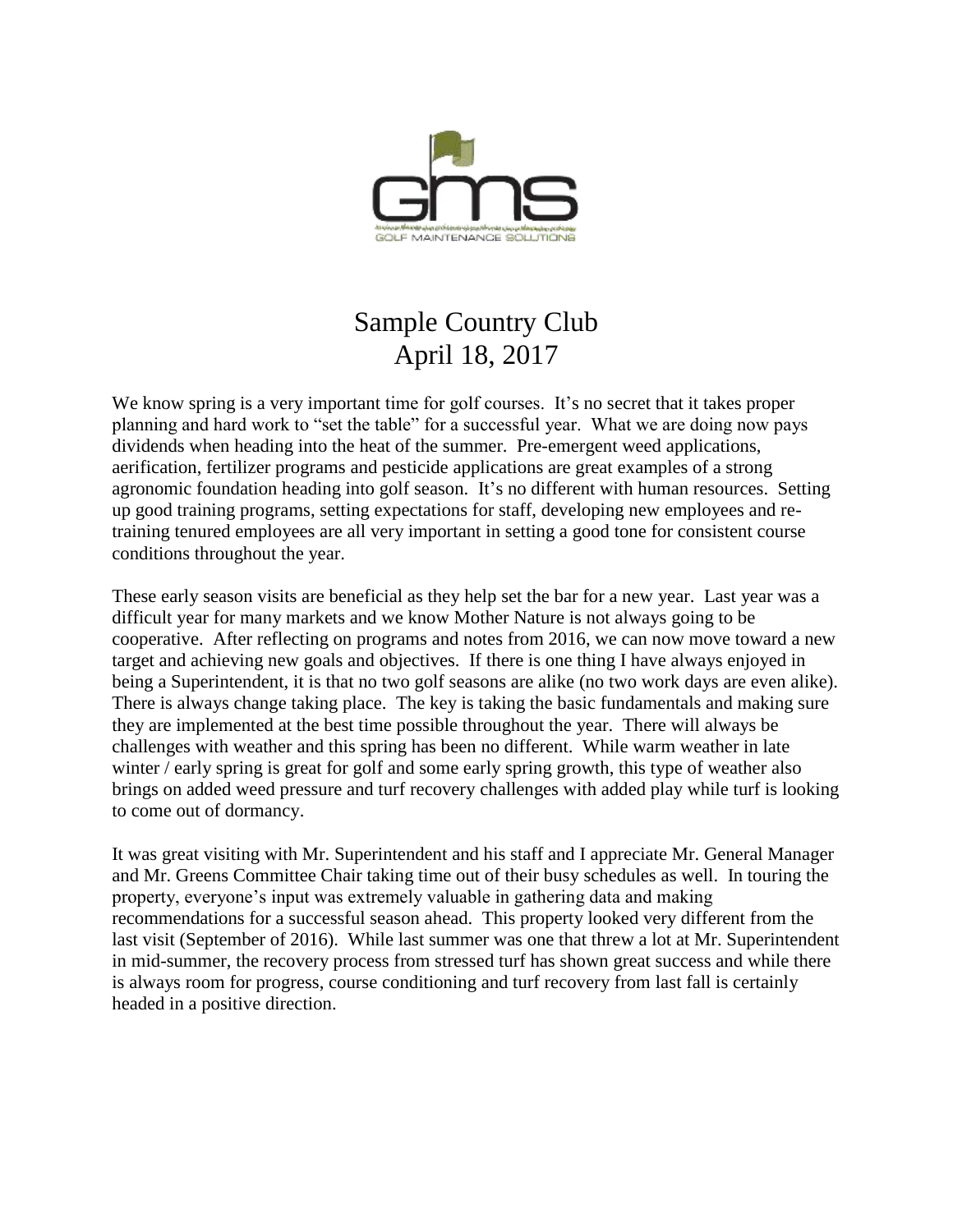#### *Greens*

- While the greens were still recovering last fall from a difficult summer, the overall turf coverage and conditioning during this visit was very good. The greens were lightly topdressed at time of visit (and approaches). The current fertility program (13-2-13 granular at aerification applied at .65 pound N and K per 1,000 sf) helps insure growth, recovery and a return to normal playing conditions as soon as possible. Overall the greens appear to be in much better shape than last fall and with continued discussions with Mr. Superintendent, I know the agronomic plans for 2017 will help these greens continue to progress.
- A common theme throughout many courses across the country this year is "early out of the gate". What I mean by this is that many agronomic practices (cultural, irrigating, fertilizer and chemical applications, etc.) were started much earlier than in a "typical" year. These practices are typically based on scientific data such as growing degree day trackers and field observations. This is good data for timing key applications on the golf course. Other indicators include monitoring of soil temperatures. While the scientific data is important, other "natural" indicators such as forsythia blooming or poa annua going to seed in roughs are also important indicators that help time preventative spring applications. It is important to keep this in mind for a few reasons…..
	- $\triangleright$  Earlier applications often mean there will need to be more (supplemental) applications throughout the property.
	- $\triangleright$  With greens, we discussed the need for supplemental Primo / Proxy (herbicide for poa annua seed head control) applications. Typically in this market there are 2-3 applications made in spring for poa annua seed head control. Mr. Superintendent's most recent application was the week of April 10. With weather still favoring seed head development we discussed adding another application (Proxy at 5 oz / 1,000 sf rate – Primo at 5 oz. / acre rate). Then starting the every 10-14 day growth regulation program (Legacy or Primo and Cutless) approximately 12 days after the next application.
	- $\triangleright$  IMPORTANT. Avoid using Sterol Inhibitor (DMI) fungicides during this time. DMI fungicides show properties of growth regulation and using DMI fungicides with growth regulators (Primo / Proxy / Cutless / Trimmit) has shown aggressive growth regulation of desired turf – especially during cooler weather of spring.
	- $\triangleright$  Poa annua seed head may be prevalent for the next few weeks. If after your next application of Proxy, you still are seeing pressure, we should discuss possibly one more application and a 3 oz. / 1,000 sf rate. Keep an eye on the seed head pressure and let's keep working through the best approach based on how much pressure you are seeing.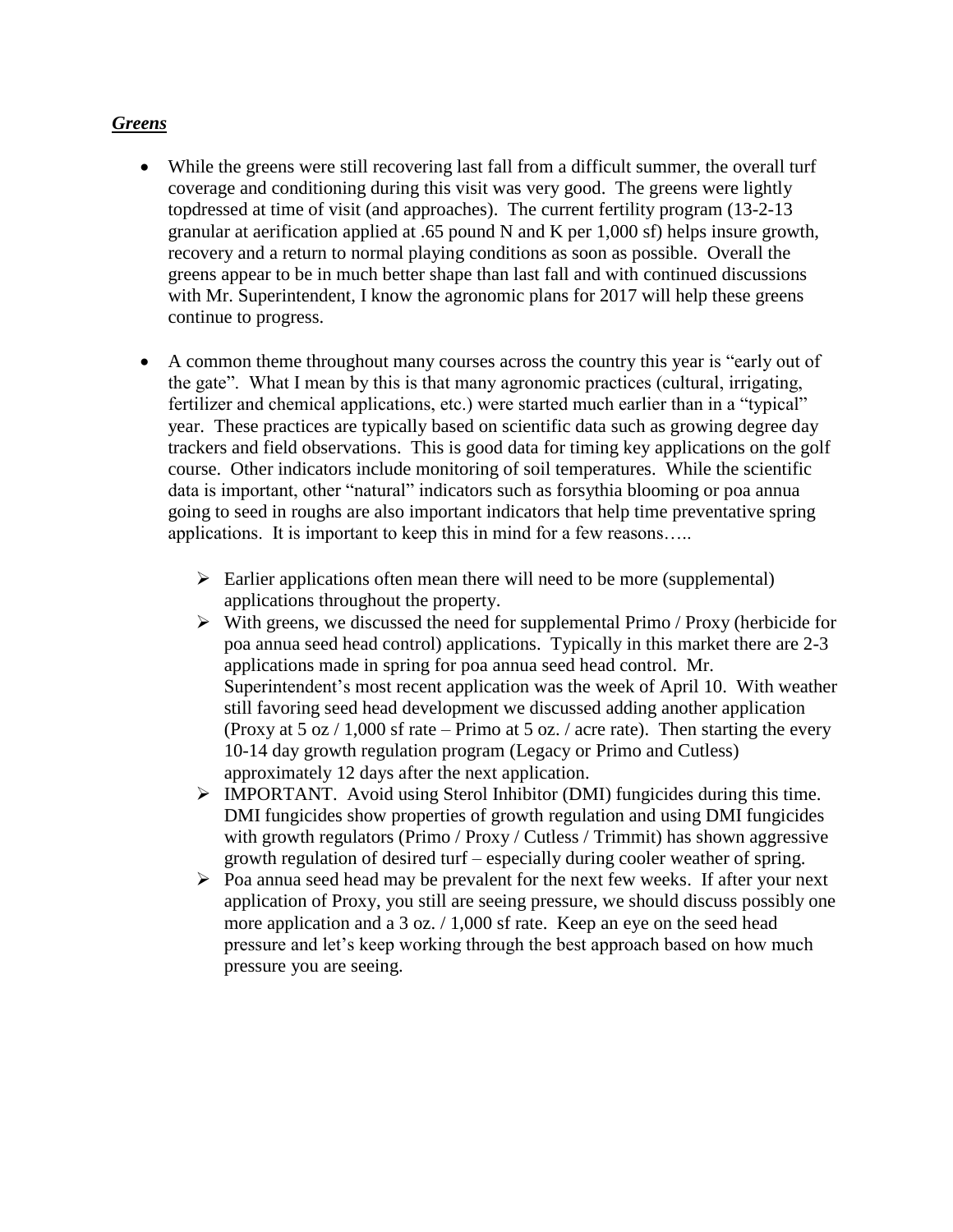- $\triangleright$  Pre-emergent weed control applications started earlier this year than normal. Green banks received fertilizer with Dimension herbicide. Will bring this up a few times, but monitoring and preparing for a possible supplemental weed control application is very important, as is being prepared for post emergent weed control early on. This is very important with many weeds, especially some of the grassy weeds and sedges. We know that once these weeds germinate there is much better post emergent control when applied sooner rather than later. Have post emergent herbicides (such as Quinclorac / Drive) ready to go in late May or June is important.
- Take All Patch was problematic on these greens last summer. Mr. Superintendent has been diligent about a preventative approach to this disease. As discussed last fall, soil temperatures are a key indicator and we know soil temperatures warmed up quick this spring. With this in mind, an extra application of a Strobilurin fungicide may be beneficial this spring. Good job by Mr. Superintendent in making his applications for Take All Patch in the fall and now the Strobilurin based fungicides this spring. Applications of Heritage and Insignia fungicides have been made this spring. The following key bullet points are taking place for Take All and were included in the fall report.
	- $\triangleright$  Fall applications made when soil temperatures are 55-60 degrees at a 2" depth.
	- $\triangleright$  Spring applications made when soil temperatures are 55 degrees or greater for 5-7 days. Two – Three applications may be necessary at approximate 3 to 4 week intervals.
	- $\triangleright$  DMI fungicides (i.e. Propiconazole / Banner Maxx) are effective. This is preferred as a fall application as DMI fungicides can act as growth regulators and high rates (2 oz. per 1,000 sf of Propiconazole for Take All Patch) can inhibit spring growth / green up. Spring applications we recommend Qol fungicides (sterol inhibitors such as Insignia).
	- $\triangleright$  Solid tine aerifying (venting) greens 1-2 days prior to fungicide applications is beneficial as it helps product move into thatch layer where disease is taking place.
	- $\triangleright$  Irrigating / watering product into thatch layer will help. Most fungicides recommend applying their product in 2-5 gallons of water per 1,000 sf so it is important to get product moved into thatch. Very important.
	- $\triangleright$  Use of Ammonium Sulfate fertilizers will help keep pH reduced. Disease is less active in soils with pH of 6 or lower.
	- $\triangleright$  Drought and heat stress will elevate symptoms so really important to have healthy turf going into heat of summer.
- We talked about poa annua seed head control earlier. It is important to discuss poa annua in general as well. The early spring and consistent moderate temperatures over the past couple months have provided a great growing environment for poa annua. This has been noticed throughout the course (greens, tees, fairways and roughs). We know poa is a plant that is very susceptible to disease and other stress. All the more reason to make sure to be proactive with fungicide and fertilizer applications on greens and green surrounds from now through fall.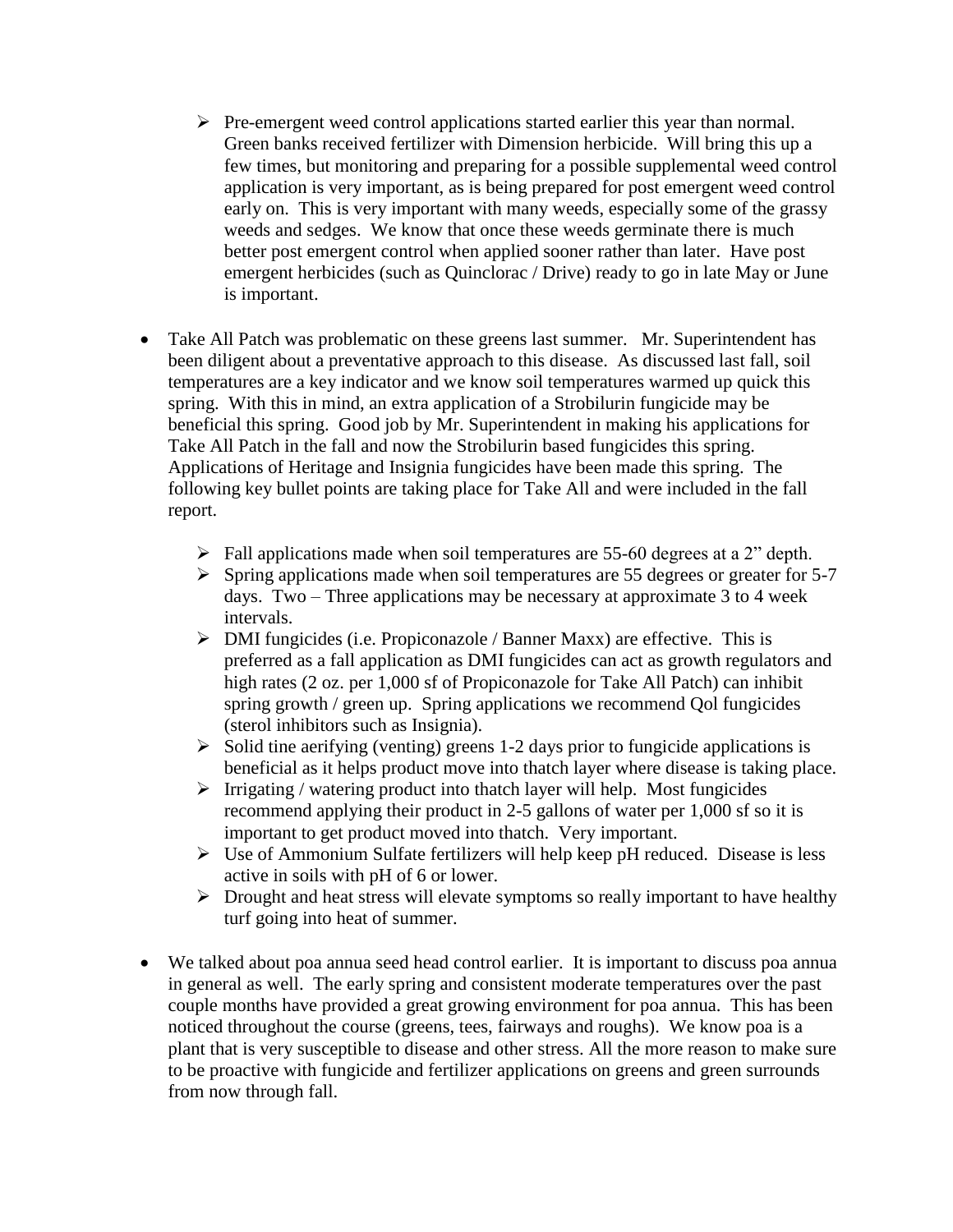

*Turf coverage has improved throughout the course – poa annua management is really important*



*Examples of what green surrounds looked like in fall of 2016 – MUCH improved this spring – but much of the recovery is poa annua*

 Green surrounds have shown improvement. The turf coverage is much better, but it is still important to note that the turf types are various and present challenges with playability and maintenance. It was great to see how much turf recovery came in from seeding and sodding last fall. In looking at these areas, we know that sodding is a preferred method of recovery as it gives a good mono-stand of turf that helps crowd out any weed (and poa) pressure. This is not surprising as we know that while seeding is a great practice, there are still voids that will become contaminated with poa. The key is to keep moving the good turf in a positive direction (supplemental seeding, fertility, etc.), while looking into decreasing / suppressing poa annua. I want to bring this up because while the turf recovery is much improved in greens surrounds, the sodded areas are far superior. As we went through the property, Mr. General Manager brought his clubs and we looked at the effect various turf types have on ball lie. While it may not be realistic from a monetary point of view, it is good conversation to discuss potential sodding of key green surround areas for improved turf health and playability. The pictures below show the contrast of sodded surround vs. a surround with various turf types.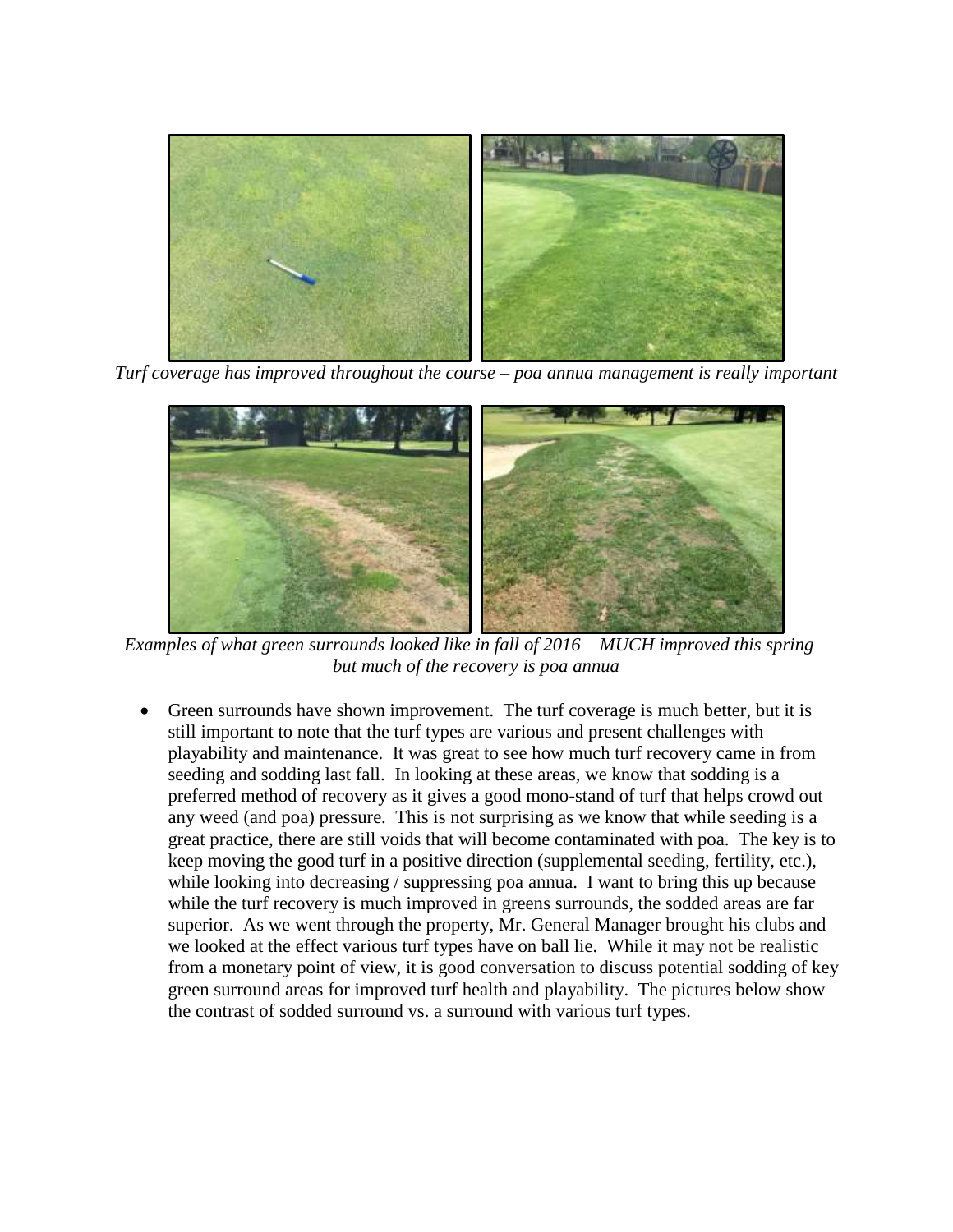

*While green surrounds have better turf coverage, the sodded areas (picture on left) are much better for playability and overall turf consistency.*

- Some other key notes on greens at this club….
	- $\triangleright$  The two new lightweight greens rollers are a nice addition in providing great turf quality and consistent green speeds (suggested using old roller for clay tennis courts and improving their consistency).
	- $\triangleright$  Continued venting / solid tine aerification throughout the summer will help with overall turf health.
	- $\triangleright$  Keeping the master plan in mind, if and when any renovation is done, sodding around greens is highly recommended (vs. seeding due to irrigation limitations) for improved consistency of turf and poa annua control.
	- $\triangleright$  Keeping the master plan in mind, adding some part circle perimeter heads in areas that historically struggle will help green surrounds turf quality. Should start planning which areas are a priority and address this fall as needed *prior to* any seeding or sodding.
	- $\triangleright$  Great job of water management so far by Mr. Superintendent and staff. Less use of overheads and more hand-watering / use of wetting agents or surfactants help with overall turf health on greens. Over watering will always result in compromised turf health.
	- $\triangleright$  I cannot emphasize enough how important managing green surrounds is. With various turf types, band spraying with fungicides throughout the summer, using turning boards when mowing during times of stress, micromanaging fertility (supplemental applications in weak areas), and occasional aerification / venting will help improve probability of maintaining consistent turf. Also need to micromanage water throughout the summer. Mr. Suprintendent is doing a good job of managing overhead watering on greens, but supplemental watering may need to take place on green banks when stressed. Once again keeping the master plan in mind, we need to keep discussing ways to incorporate good part circle perimeter heads to help protect green banks.
	- $\triangleright$  Use of turning boards sooner rather than later to help protect collars and green surrounds.
- Grass naturally wants to grow in the spring. We have seen how a difficult summer can impact these turf types and being proactive with a strong plan this spring is imperative for better turf throughout the summer.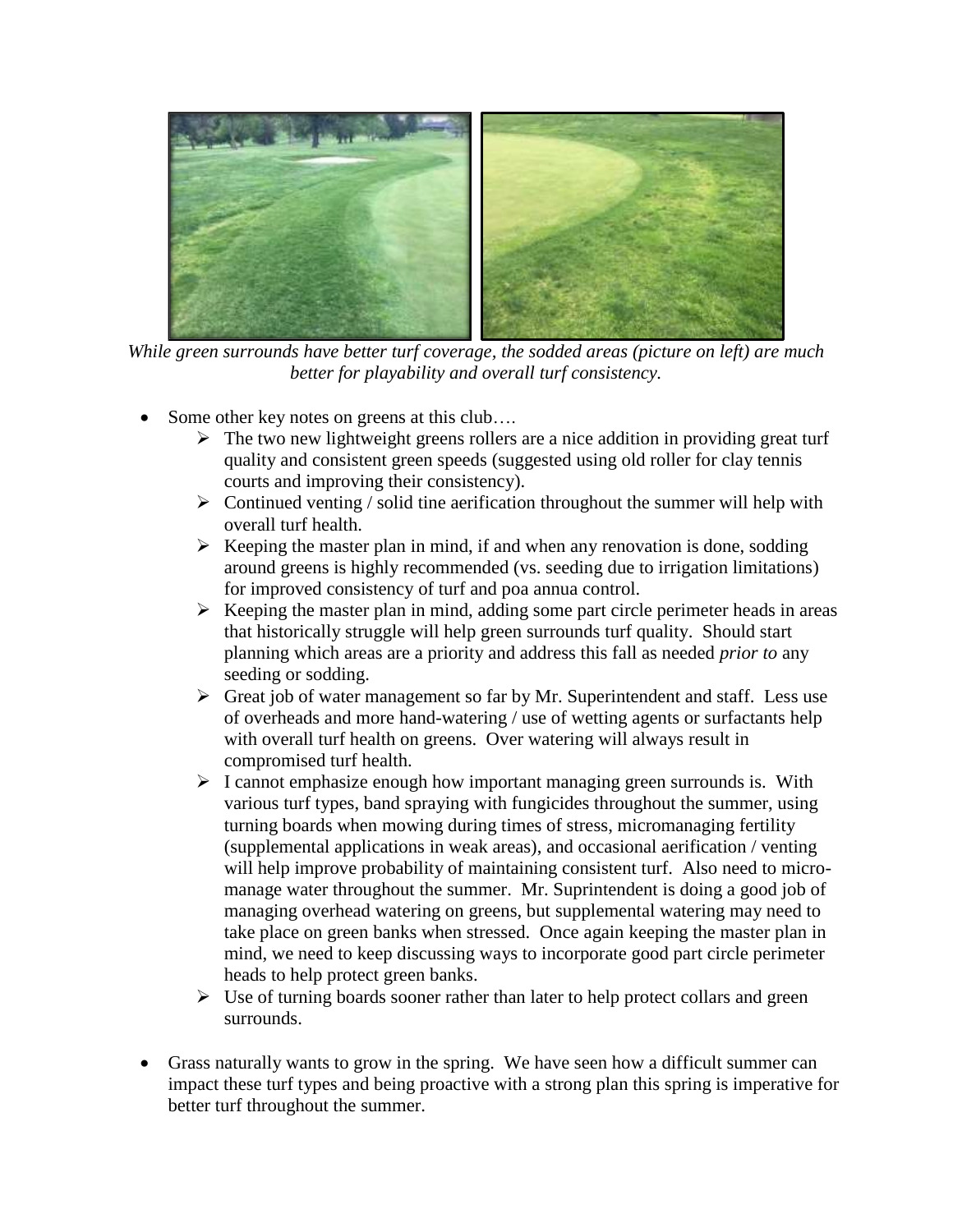

*Good plans in place will reduce the probability of experiencing poor turf experienced in various areas that we saw back in 2016. Above pictures are from last fall.*

#### *Tees / Fairways*

- With the mild winter and nice spring, the zoysia grass on tees and fairways looks pretty good. Mr. Superintendent has recently sprayed (last week) for any zoysia patch or "large patch". Overall the zoysia has come through dormancy (what little there was this year) in good health.
- It is important to note the various areas of poa annua mixed in among the zoysia tees and fairways. This would normally be treated in late winter (typically January or February) with roundup herbicide before the zoysia and warm season turf starts to break dormancy. With the very mild weather early this year, superintendents throughout various markets did not get the chance to spray out poa with roundup (or other non-selective herbicide) as desirable warm season turf (zoysia fairways and tees) were breaking dormancy early and damage to the zoysia could occur.
- A good control for poa annua now would be Katana herbicide (3 oz / acre rate) or Negate ( 1.5 oz / acre rate ). Both of these products will show great results in poa annua reduction. It is important to make sure when using either of these products to control sprays to the zoysia grass only and not to get any on your cool season or mixed variety rough as cools season grasses are not tolerant to these herbicides. Application to fairways is easier than to tees as the tees are a tight space with good cool season turf surrounds. If applying to tees be extra careful and consider using a spray hawk if possible. Mr. Superintendent said he is more familiar with Katana and I am including the Negate product label along with this report.

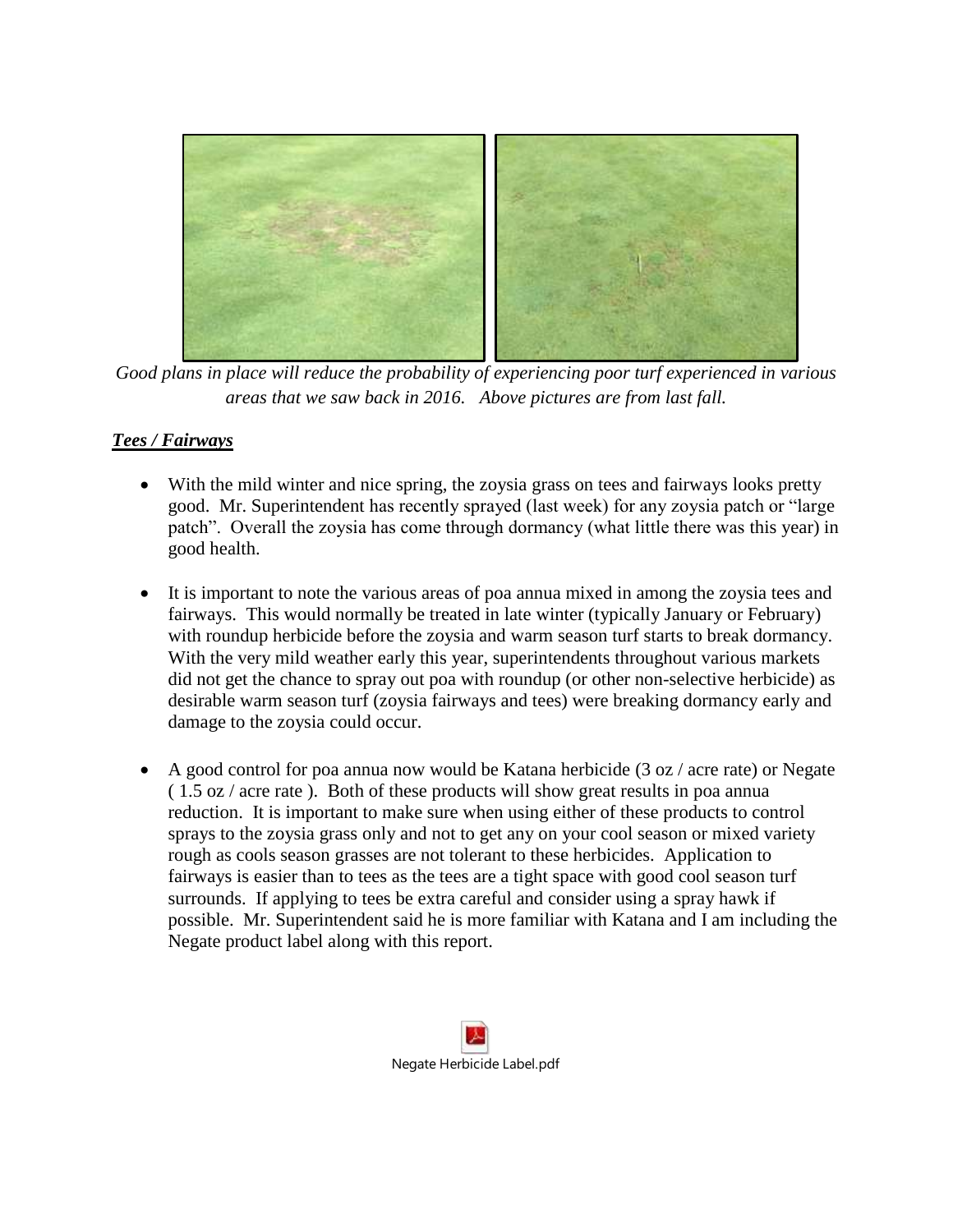

*Poa annua in zoysia can be reduced with herbicide applications*

- Based on what we saw last fall and in talking with Mr. Superintendent, sedge pressure can be an issue in the zoysia grass (especially after extended periods of warm / moist weather). The key with controlling sedges is treating early and often. Once they reach the nutlet or seeding stage, they can be quite problematic. Use of Dismiss herbicide at a rate of  $4 - 8$  oz / acre has proven effective, but needs to be part of a regular program (consistent applications every 2-4 weeks). Starting early with applications is important. If applications do not start until weeds are more matuer they are certainly more difficult to control.
- While the course had been experiencing some wet weather prior to time of visit, Mr. Superintendent and staff were doing a good job at keeping up with mowing. The fairways had recently been cut and quality of cut appears to be very good. It was noted last year and we all discussed again "tightening up" fairway mowing heights. There is no doubt current heights are helping provide a consistent stand of turf throughout the property. Now that you have a great mechanic on board who can insure good quality of cut (proper reel adjustments, etc.) keep lowering heights and get to a point where the height of cut meets the standard for the majority of players at the club. I feel very comfortable recommending getting heights to  $\frac{1}{2}$  (0.5"). This is a good height for transition zone zoysia fairways. This height helps with ball roll (driving distance) of fairways and also provides an upright but tight lie for good playability. Work with Mr. General Manager and the pro-shop for feedback as you tweak mowing heights, but I do believe  $\frac{1}{2}$ " is a good target to get to this spring and then adjust up from that in very slight increments if necessary.
- The intermediate cut and greens surround cuts you are doing look great. The equipment technician was trying out lower heights on day of the visit and will continue tweaking to get to a perfect balance in height for playability and general turf health. Mr. Equipment Technician has been a great asset to the operation and with his help, mowing heights throughout the course can continue to adjust to create the best playability and turf health.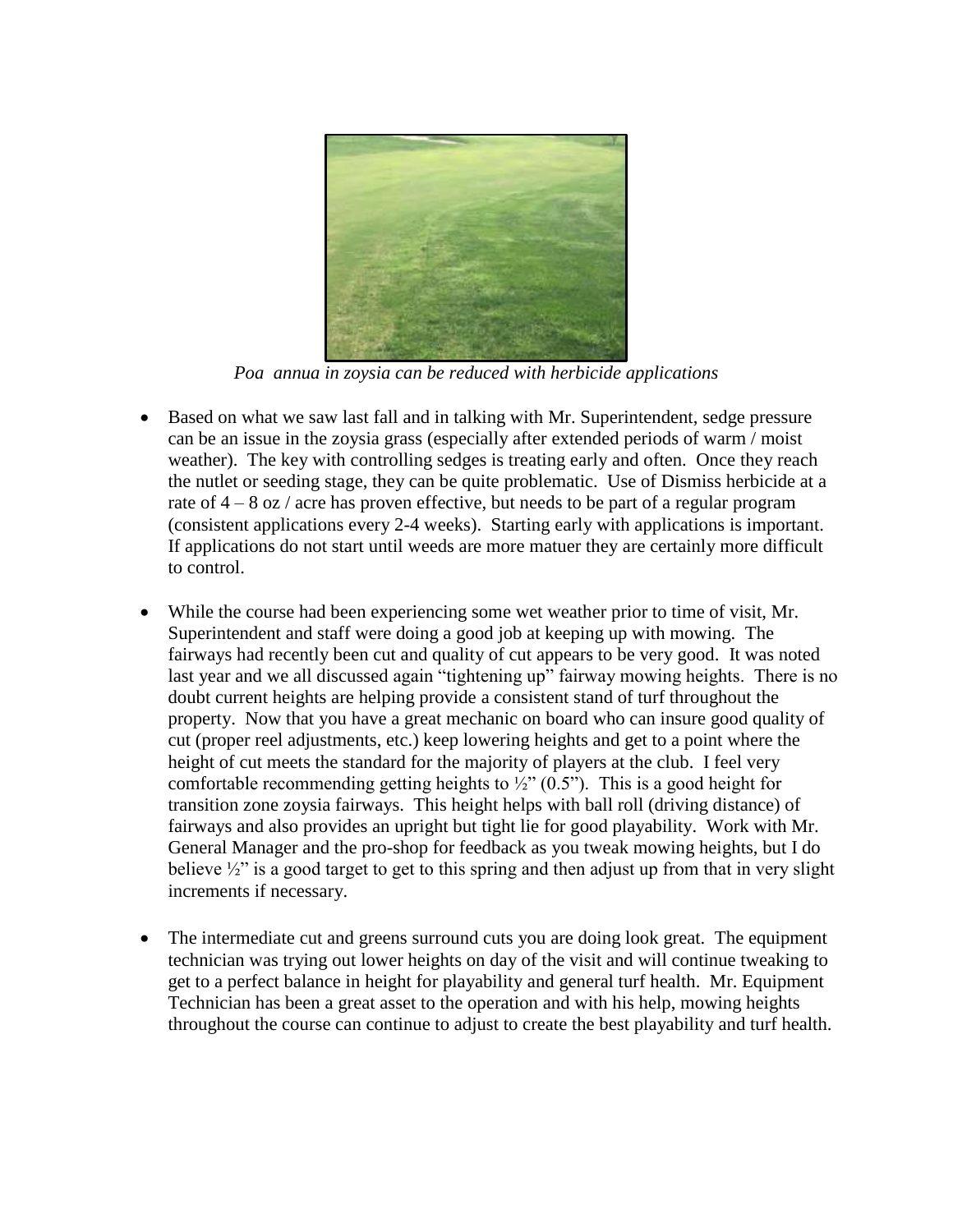Number 8 fairway continues to be a challenge. The soils are very compact and do not drain well making cart traffic and overall health of turf difficult to manage. If the long range plan for course renovation work does not take place soon, there should be discussion of aggressive topdressing to keep incorporating as much sand into this profile as possible. Easily noticed when comparing soil samples from other fairway areas.



*Plugs on left from #8 fairway vs. plug on right from #12 fairway.*

## *Bunkers / Roughs*

- Great job with bunker work during the off season. The exposed bunker liners have been a priority for Mr. Superintendent and his staff and they have really done a great job getting the bunkers more presentable (and playable) by reducing the amount of exposed bunker liners. There are still a couple of bunkers to address (i.e. green side on #8), but most of the problematic bunkers have been addressed. Nice work.
- With the wet weather and good growing conditions of spring, bunker faces have been growing fast. Mr. Superintendent is working to get them "fly mowed" and trimmed around and they will be more manageable as growing slows. We did discuss applying Primo (Trinexapa-Ethyl) or other growth regulator to help reduce mowing frequencies and keep a clean / tight turf canopy. Applying a generic version of Trinexapac-Ethyl (i.e. T-Nex) at a rate of 20 oz / acre once a month May – September is a great way to cut back on mowing and trimming of bunkers. It DOES NOT ELIMINATE the need for maintenance, but does reduce the frequencies. Yes there is cost associated with purchasing the product and it does take time to apply, but it does help create consistency with mowing. Another best practice is tank mixing the growth regulator with some 2-4D or other post emergent weed control product to insure a clean stand of turf around bunkers.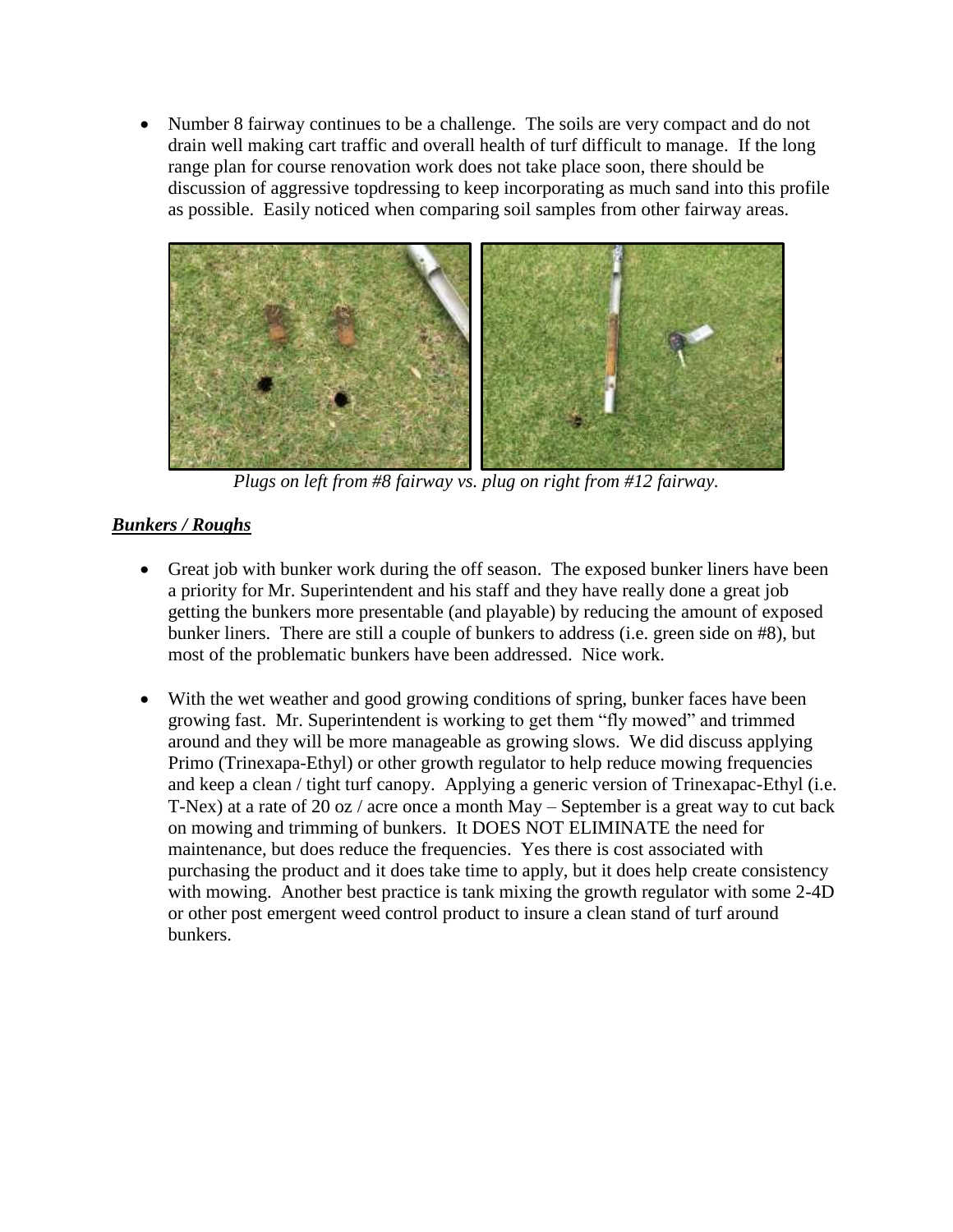

*Use of growth regulators can help reduce mowing frequencies and labor needed to maintain bunkers.*

- Roughs are much healthier this spring than we saw in the fall. We already talked about how the green surrounds have improved, but the overall seeding that took place last fall throughout all rough areas has been helpful. It is important to note that while seeding has helped improve these areas, there are still many areas with poa annua, bent grass and various turf types that do not do as well in the summer. Continuing to seed, spray, fertilize and irrigate these areas is very important. Also micro managing heavy traffic (walk up areas, etc.) with supplemental aerification and fertility will help insure better turf quality throughout the heat of the summer. I believe the club spent around \$12,000 in seed last year for rough improvements. It may make sense to look at utilizing some of this number for more sod work around green complexes. Just a thought, but it is good to see money budgeted for continued rough improvements.
- While the roughs are healthy, they are growing fast with spring weather. We looked at rough that was freshly mown at 2.5" and at that height it looks pretty good with a fresh cut. During spring growing it can get pretty tall quickly at this height. You should consider mowing at 2.0" during the spring and then monitor turf health through the summer and adjust as needed. The key is what makes the most sense for membership experience while balancing turf health. I am confident you can maintain good rough at 2.0" during the spring, but if that is the height that is best for playability, it should be communicated that heights may need adjusted up if heat, lack of irrigation, etc. start to impact turf health at that height.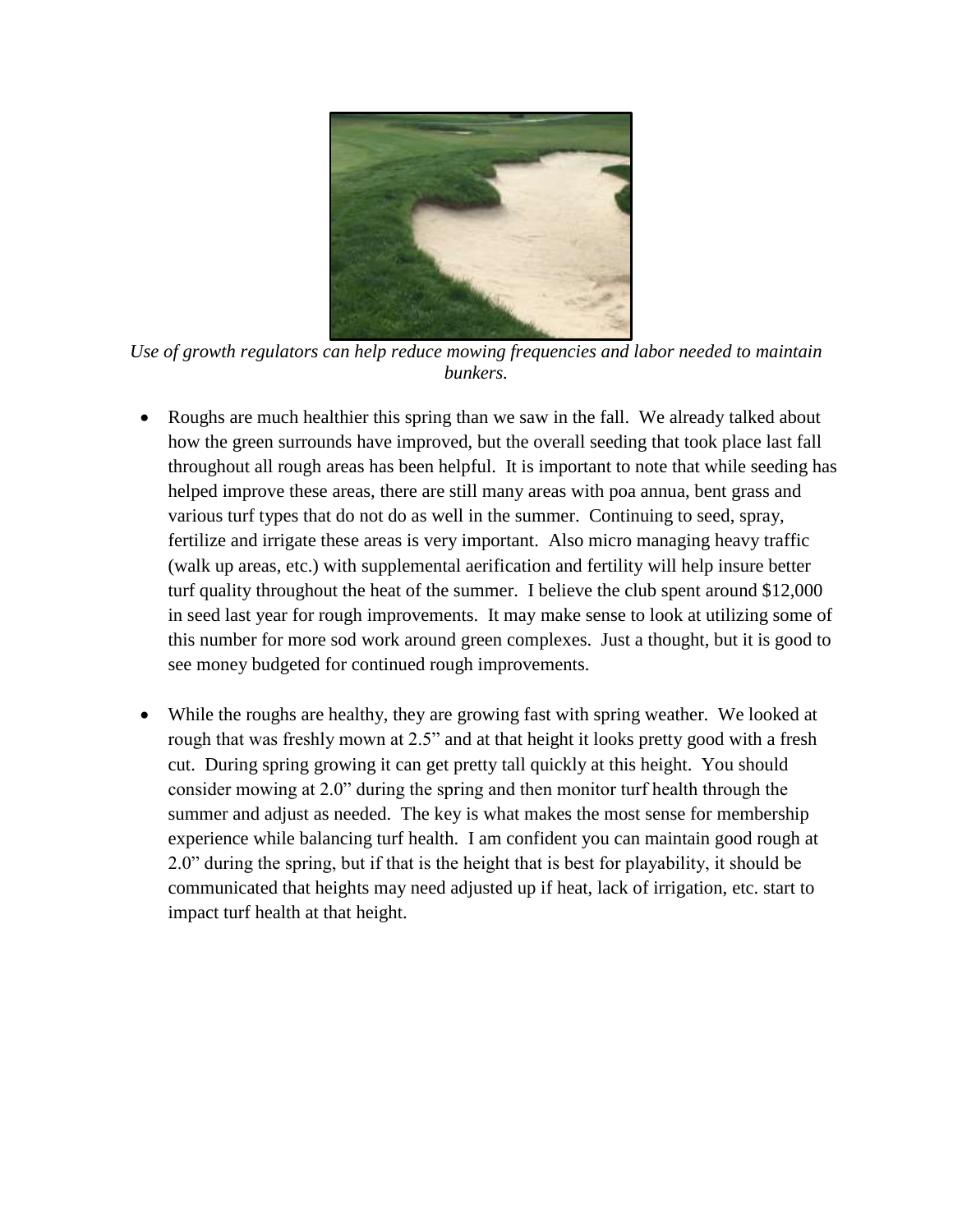- The native or no-mow areas that have been mowed down look great. We know that nomow areas are not maintenance free areas and they can be even more maintenance (spraying, etc.) than if you were to maintain at typical rough height. Mr. Superintendent and staff have done a great job "re-claiming" some of these native areas (i.e. between 6 and 7). There may be some supplemental herbicide applications needed, but keeping these areas mowed down will help with pace of play and overall aesthetics of the course. Really nice job!
- Keep working with Mr. Golf Pro and Mr. General Manager to identify other areas that may benefit from this (perhaps left of 4?). Anyway – the work you have done is really a nice improvement.



*Native or no-mow areas that you have started to maintain or "reclaim" look great.*

### *Driving Range / Clubhouse / Other*

- Thanks to Mr. Greens Committee Char and Mr. Superintendent for sharing the proposed master plan from Mr. Architect. We know the challenges faced with a smaller practice area. As the club explores this more and decides how much of the master plan will be implemented we can then discuss the best short and long term plans for the driving range and other areas of the property. For now the overall turf health and appearance of the practice area is very good.
- There have been some nice improvements around the clubhouse. Mr. Superintendent has done a good job focusing on improving the first impression and details throughout the course. It is good to see he has hired someone to focus as a landscaper. We know that details make a difference and Sample Country Club will progress to another level as details like curb appeal and landscape beds become more consistent. I am confident Mr. Superintendent is on a good path to progress and sustainability. Other good examples of detail work include the fence repair behind 2 green, landscape bed improvements on 5 tee and 13 tee, cleaner appearance around pond on 12 / 17.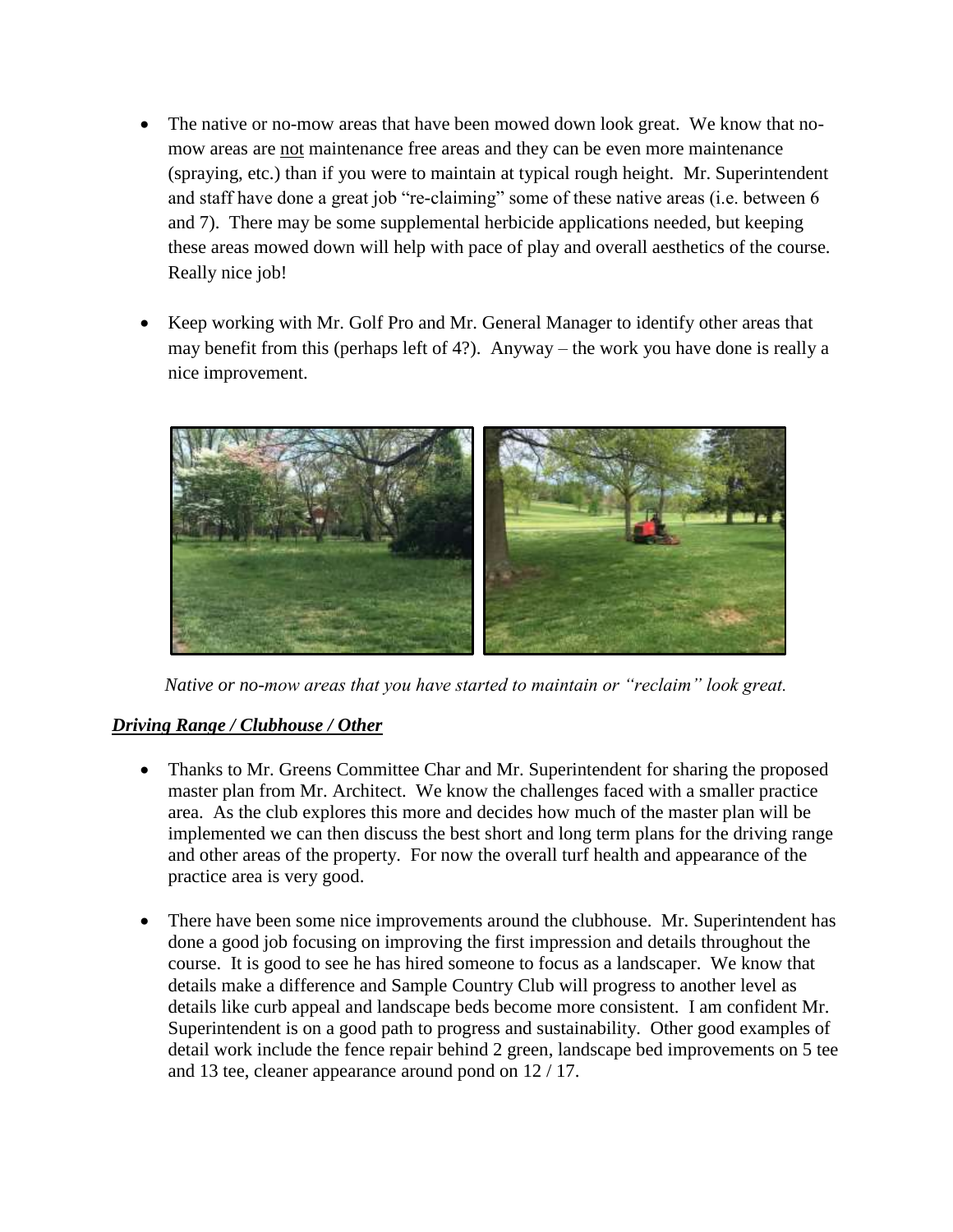

*Improved focus on landscape this year is already starting to show.* 

- There has been some really good improvement and great momentum heading into season. While there has been incremental progress from when I visited last fall, there are still great opportunities ahead to take Sample CC to another level. Mr. Superintendent has built a good foundation (well-staffed, key positions filled such as landscaper and equipment technician, good agronomy plans in place, etc.). Some key focal areas for this spring in preparing for the heat of the summer include….
	- $\triangleright$  Continuous training with staff. Mr. Superintendent has great golf course maintenance knowledge and the ability to provide quality turf and conditioning. Training and development of people is a key focus for all successful businesses and is no different with golf course maintenance. As starting wages and minimum wages continue to elevate and labor pools decline, it is more and more important to continue training and developing good people. We usually do a good job of initial training in golf course maintenance, but really need to focus on continuous training. This should be done daily. Recognizing and rewarding good performance as well as identifying areas where more consistency is needed is a culture. Discipline is not a negative part of managing employees, it is a key piece to development and growing as a team. As Mr. Superintendent grows in his role, I know he will continue developing his own skills as well as those of his staff. Great foundation and staff in place. Keep training and developing and there will be continued progress.
	- $\triangleright$  Continue communicating job descriptions and expectations among your staff now that you are filling key positions. Daily communication is the key. In observing how well Mr. Superintendent and the rest of the staff interact with each other, I know that as daily expectations are communicated this team will continue progressing as they deliver consistent conditions.
	- $\triangleright$  Mr. General Manager mentioned a statement for Sample Country Club of "Perfect" Everyday". There is no doubt that with this team Mr. Superintendent can achieve this. Yes Mother Nature can throw us curve balls, but I know that with the continued focus on detail work and delivering consistent conditions, there are great things ahead for Sample Country Club.